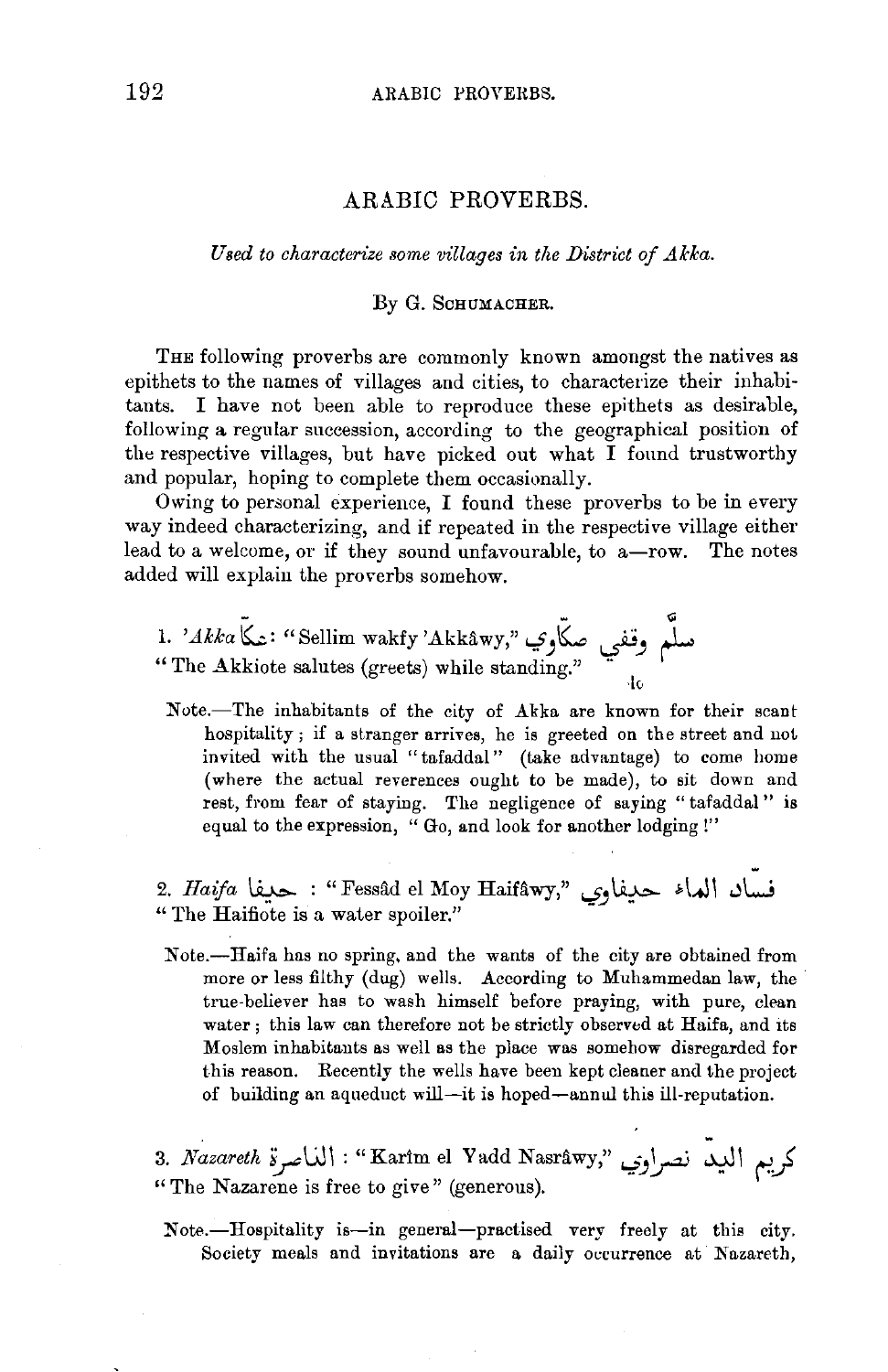while at Akka and at Haifa they are seldom. Nazareth is a conservative place, whose customs, language and manners resemble those of the Fellahin, while Akka and Haifa have adopted unhospitable habits of the "Frani."

4. *Et Tireh* (near Haifa) *:* الطيرة

الطيرة (near Haifa) : الطيرة (kebir esh Shâsh Tîrâwy," ).<br>كبدير الشاش طيراوي "Kebir esh Shâsh Tîrâwy," )<br>"He with a large turban is a Tiriote."

- Note.-The Tiriotes, from ancient custom, wear large linen cloths, slung around their ugly heads, in the form of a turban, in order to have the appearance of an "Adamy," a quiet, good man. But in reality they are the greatest thieves, the untrustworthiest crowd around, and are known as such everywhere.
- 5. *'.Athltt* (' AtUt) ~ :

"Kebir et Tuhly 'Atlity" ، عذليتي "Kebir et Tuhly 'Atlity" "The one with a large milt is an Atlitian."

- Note.-The unhealthiness of the air and the water at Athlit causes a general sickness of the milt among its inhabitants. They are easily known by their l :oated gastric regions and their yellowish, pale colour.
- 6. *Surafend* ~ *J"" :*

سرتعت سسوس<br>Dik el Mezâbil Sarafandy," 'حاكم العزاءل صرفغان ل  $\lq$  The Sarafandiote is a cock on the manure hill."

- Note.-This little flattering epithet has its origin from the huge manure hills found in the village and its vicinity. Their summit being the most conspicuous point of the village, the elders and Sheikh meet there at sunset and overlook the adjacent country. Naughty tongues say that, having no Jâma', they use this summit as a "Mêdany!" (minaret).
- : كفر لام *T. Kefr Lâm*

" Kefr Lil.m ifrish wa nil.m," *('* U ) ,\_;;I (' ~ \_fi "At Kefr Lâm prepare thy bed and sleep (rest)."

Note.-The hospitality of this village is so well known that it became a proverb. If any stranger, whoever it may be, arrives at the place, it will cost him quite a trouble to be off again, without spending a night there. The village is small and poor, but meals and attention are as good as anywhere in the district.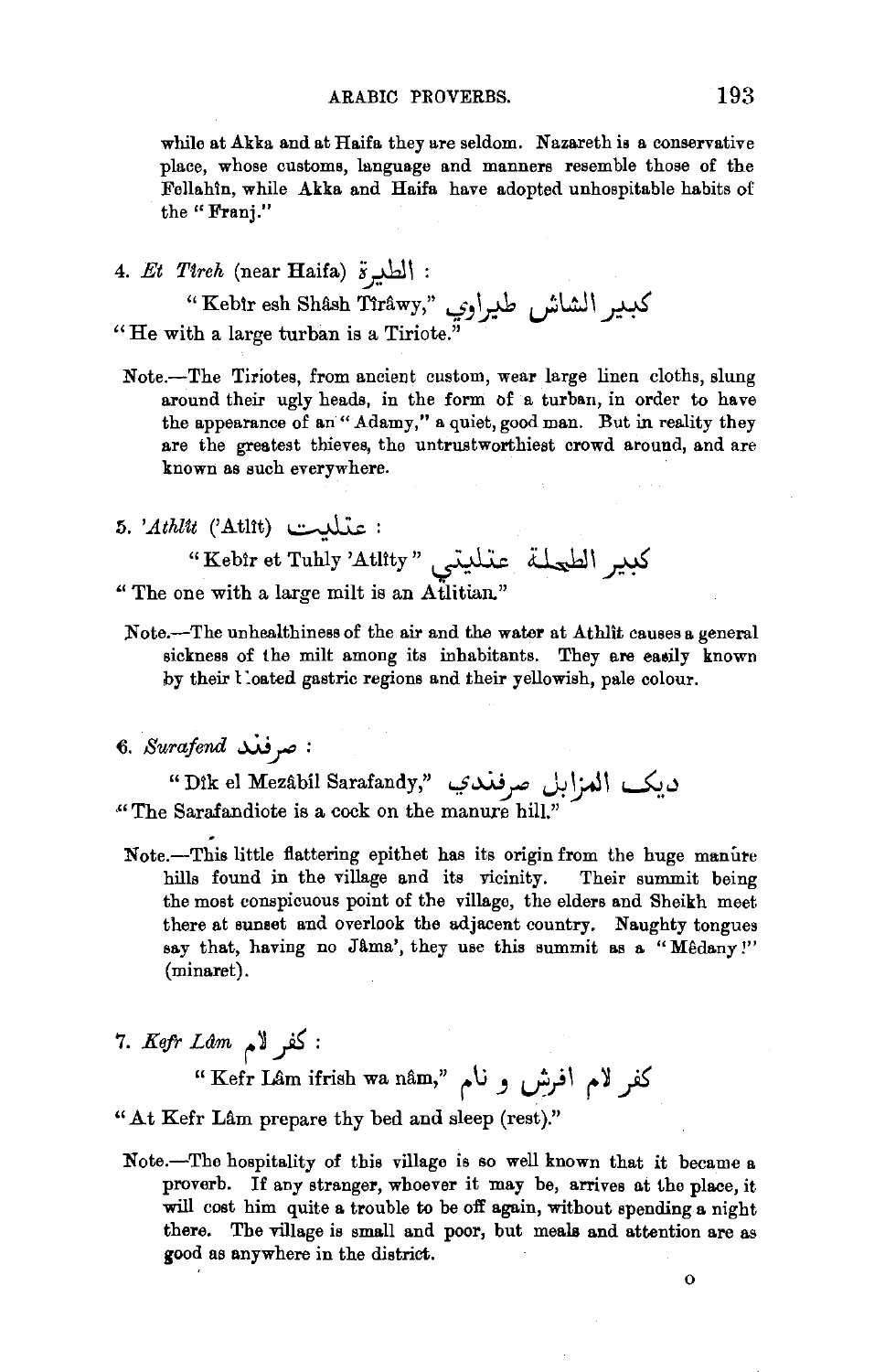- 8. *Jeba*' جبعة "Kabâb el 'Asal Jeba'âwy,' جبع العسل جبعاوي " The Jeba'ite is a honey cake."
	- Note.-Honey of a superior quality is found abundantly at Jeba', therefore the guests are generally treated with bread, butter and honey, or honey cakes; the latter being a dainty-bit for an Arab taste, the village has been long famous for it.

9. *Ijzim* منقر الشارب جزماوي "Ashkar esh Shârib Jizmâwi، اخزم "A "The one with a fair (red) haired moustache is a Jizmiote."

- Note.-In fact the inhabitants of this large village can be recognized by their red hair, or at least red moustaches. This colour is not esteemed by the natives (excepted when the bearer is a lady), and little trust is placed in red-haired men. The inhabitants of Ijzim are renowned bandits, and do every honour to their epithet.
- : عين غزال *Ain Ghazal* .

"Msej Jtld 'Ain Ghazil.l," J~ ~ <.)~\ l..i""~ "The head of generosity is 'Ain Ghazal."

Note.-This proverb sounds well, and the small village indeed merits every prais&, owing to the liberal way in which they generally deal with their neighbours; but they have no spring, and are obliged to bring their water supply from a good distance, therefore they only give you a drink if forced to do so, never willingly, and the proverb was recently changed into the following :-

" Talabna el Akel, ta'muna, talabna el Moï, ma sakuna."

طلعنا الاكل وطعمونا وطلعنا العاء وما سقونا

"We asked to eat, they gave us, we asked for water, they gave us no drink."

- 11. *Tantûra للمطورة ام العتورة "T*antûra Umm el 'Atûra," خانطورة ام "Tantûra is the mother of the heroism" (of the brave).
	- Note.-This down-trodden village, from external appearances, does not agree with this proverb; but as I have become more closely acquainted with its people, I have found their manner of acting as men, their agreement of mind, whenever a joint step (towards government or neighbours) is wanted, contrary to the childish actions of other fellahin, fully to justify an admiration for them. Unfortunately the climate of Tantura is very bad.

12. *Fridts و بديس ام الطعريس "F*ridis Umm et Taris" فريديس ام " Fridts, the mother of the immoral."

Note.--It is said that the reputation of its women is not very high, and that of its men still less ; but in general they are not worse than other Fellahtn in this respect.